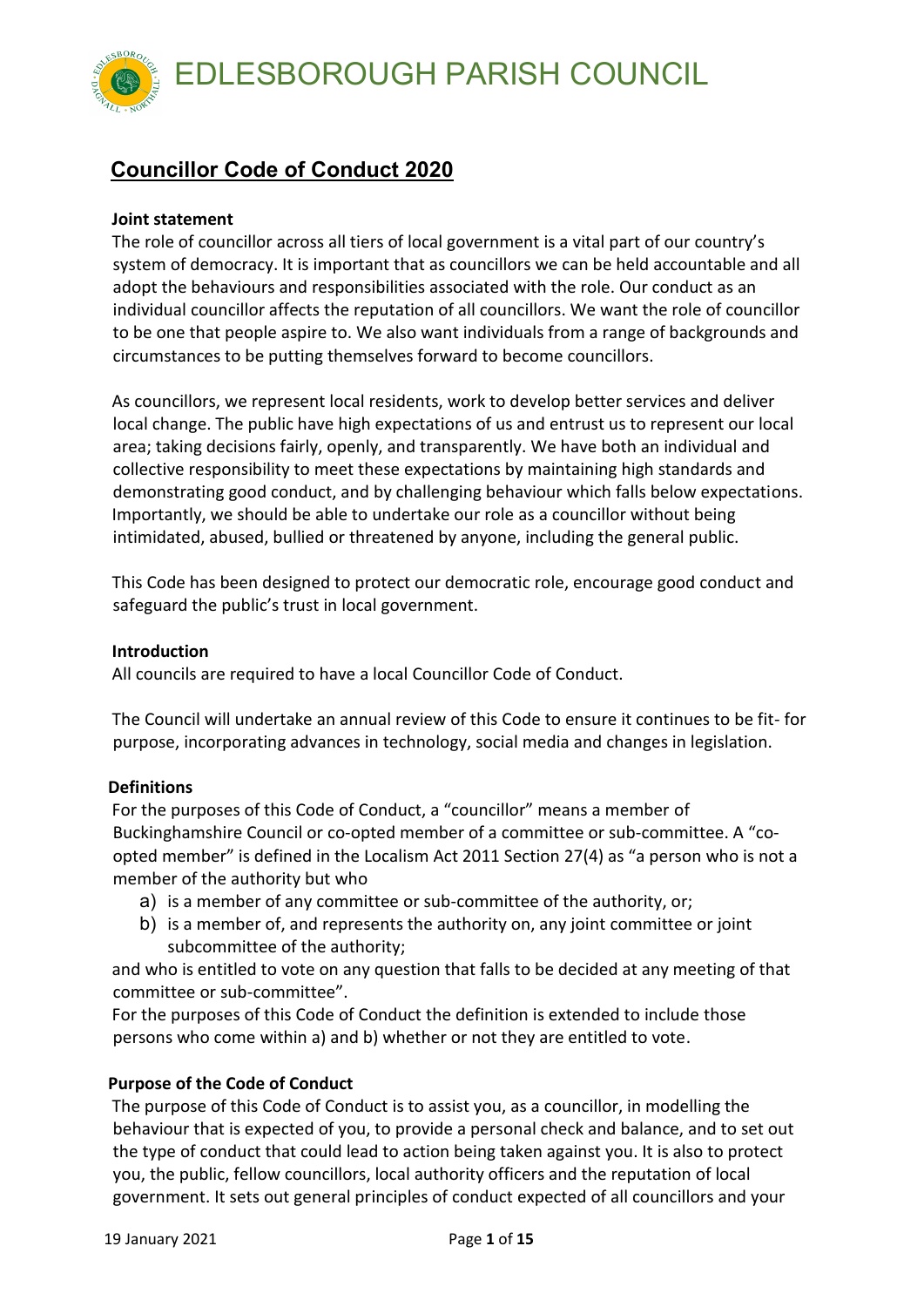specific obligations in relation to standards of conduct. The Council encourages the use of support, training and mediation prior to action being taken using the Code. The fundamental aim of the Code is to create and maintain public confidence in the role of councillor and local government.

## **General principles of councillor conduct**

Everyone in public office at all levels; all who serve the public or deliver public services, including ministers, civil servants, councillors and local authority officers; should uphold the [Seven](https://www.gov.uk/government/publications/the-7-principles-of-public-life/the-7-principles-of-public-life--2) [Principles](https://www.gov.uk/government/publications/the-7-principles-of-public-life/the-7-principles-of-public-life--2) [of](https://www.gov.uk/government/publications/the-7-principles-of-public-life/the-7-principles-of-public-life--2) [Public](https://www.gov.uk/government/publications/the-7-principles-of-public-life/the-7-principles-of-public-life--2) [Life,](https://www.gov.uk/government/publications/the-7-principles-of-public-life/the-7-principles-of-public-life--2) also known as the Nolan Principles.

Building on these principles, the following general principles have been developed specifically for the role of councillor.

In accordance with the public trust placed in me, on all occasions:

- I act with integrity and honesty
- I act lawfully
- I treat all persons fairly and with respect; and
- I lead by example and act in a way that secures public confidence in the role of councillor.

In undertaking my role:

- I impartially exercise my responsibilities in the interests of the local community
- I do not improperly seek to confer an advantage, or disadvantage, on any person
- I avoid conflicts of interest
- I exercise reasonable care and diligence; and
- I ensure that public resources are used prudently in accordance with my local authority's requirements and in the public interest.

## **Application of the Code of Conduct**

This Code of Conduct applies to you as soon as you sign your declaration of acceptance of the office of councillor or attend your first meeting as a co-opted member and continues to apply to you until you cease to be a councillor.

Subject to (a) and (b) below this Code of Conduct applies to you when you are acting in your capacity as a councillor which may include when:

- you misuse your position as a councillor
- Your actions would give the impression to a reasonable member of the public with knowledge of all the facts that you are acting as a councillor

(a) If you act as a representative on any other body, you must, when acting for that other body, comply with this Code of Conduct, except and insofar as it conflicts with any other lawful obligations to which that other body may be subject.

(b) When you act as a representative of the Council on another authority, you must when acting for that authority, comply with that other authority's code of conduct.

The Code applies to all forms of communication and interaction, including:

- at face-to-face meetings
- at online or telephone meetings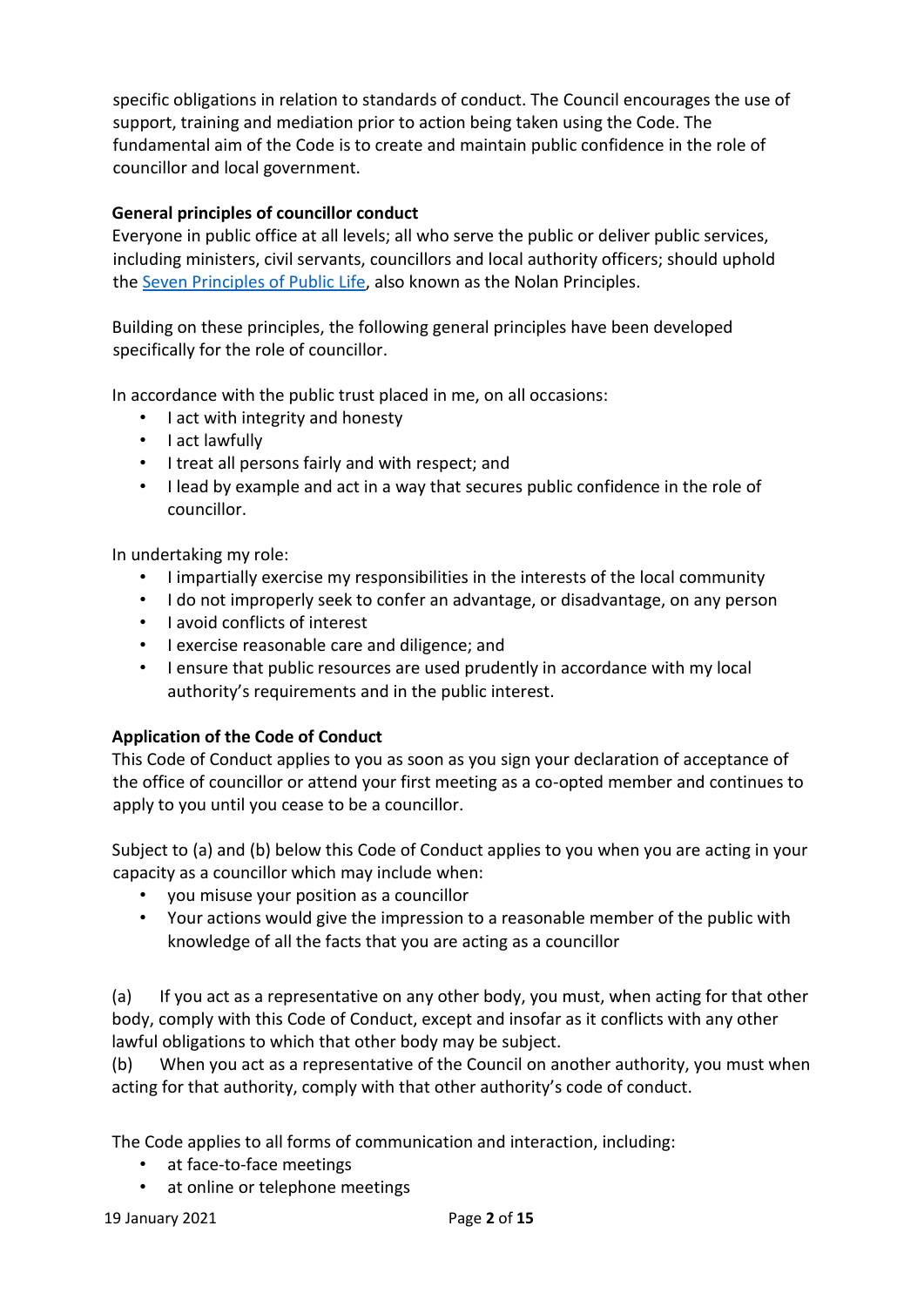- in written communication
- in verbal communication
- in non-verbal communication
- in electronic and social media communication, posts, statements and comments.

You are also expected to uphold high standards of conduct and show leadership at all times when acting as a councillor.

The Monitoring Officer has statutory responsibility for the implementation of the Code of Conduct, and you are encouraged to seek advice from the Monitoring Officer on any matters that may relate to the Code of Conduct.

## **Standards of councillor conduct**

This section sets out your obligations, which are the minimum standards of conduct required of you as a councillor. Should your conduct fall short of these standards, a complaint may be made against you, which may result in action being taken.

Guidance is included to help explain the reasons for the obligations and how they should be followed.

## **General Conduct**

## **1. Respect**

**As a councillor:**

**1.1 I treat other councillors and members of the public with respect.**

## **1.2 I treat local authority employees, employees and representatives of partner organisations and those volunteering for the local authority with respect and respect the role they play.**

Respect means politeness and courtesy in behaviour, speech, and in the written word. Debate and having different views are all part of a healthy democracy. As a councillor, you can express, challenge, criticise and disagree with views, ideas, opinions and policies in a robust but civil manner. You should not, however, subject individuals, groups of people or organisations to personal attack.

In your contact with the public, you should treat them politely and courteously. Rude and offensive behaviour lowers the public's expectations and confidence in councillors.

In return, you have a right to expect respectful behaviour from the public. If members of the public are being abusive, intimidatory or threatening you are entitled to stop any conversation or interaction in person or online and seek guidance from the Council, with a view to reporting the matter to the relevant social media provider or the police where appropriate.

This also applies to fellow councillors, where action could then be taken under the Councillor Code of Conduct, and local authority employees, where concerns should be raised in line with the local authority's councillor officer protocol.

## **2. Bullying, harassment and discrimination**

19 January 2021 Page **3** of **15**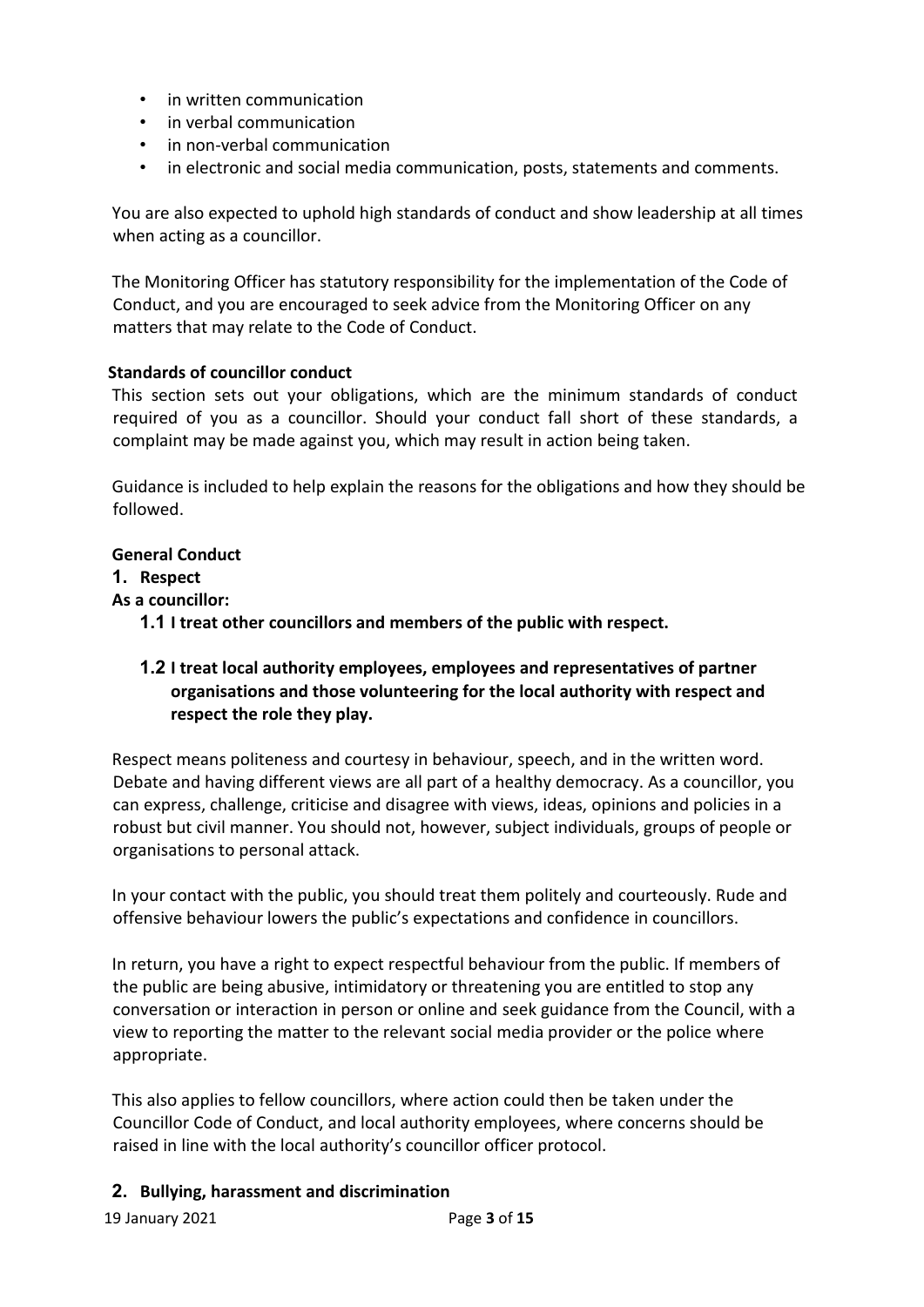### **As a councillor: 2.1 I do not bully any person.**

## **2.2 I do not harass any person.**

## **2.3 I promote equalities and do not discriminate unlawfully against any person.**

The Advisory, Conciliation and Arbitration Service (ACAS) characterises bullying as offensive, intimidating, malicious or insulting behaviour, an abuse or misuse of power through means that undermine, humiliate, denigrate or injure the recipient. Bullying might be a regular pattern of behaviour or a one-off incident, happen face-to-face, on social media, in emails or phone calls, happen in the workplace or at work social events and may not always be obvious or noticed by others.

The Protection from Harassment Act 1997 defines harassment as conduct that causes alarm or distress or puts people in fear of violence and must involve such conduct on at least two occasions. It can include repeated attempts to impose unwanted communications and contact upon a person in a manner that could be expected to cause distress or fear in any reasonable person.

Unlawful discrimination is where someone is treated unfairly because of a protected characteristic. Protected characteristics are specific aspects of a person's identity defined by the Equality Act 2010. They are age, disability, gender reassignment, marriage and civil partnership, pregnancy and maternity, race, religion or belief, sex and sexual orientation.

The Equality Act 2010 places specific duties on local authorities. Councillors have a central role to play in ensuring that equality issues are integral to the local authority's performance and strategic aims, and that there is a strong vision and public commitment to equality across public services.

**3. Impartiality of officers of the council As a councillor:** 

## **3.1 I do not compromise, or attempt to compromise, the impartiality of anyone who works for, or on behalf of, the local authority.**

Officers work for the local authority as a whole and must be politically neutral (unless they are political assistants). They should not be coerced or persuaded to act in a way that would undermine their neutrality. You can question officers in order to understand, for example, their reasons for proposing to act in a particular way, or the content of a report that they have written. However, you must not try and force them to act differently, change their advice, or alter the content of that report, if doing so would prejudice their professional integrity.

- **4. Confidentiality and access to information As a councillor:**
	- **4.1 I do not disclose information:**
		- **a. given to me in confidence by anyone**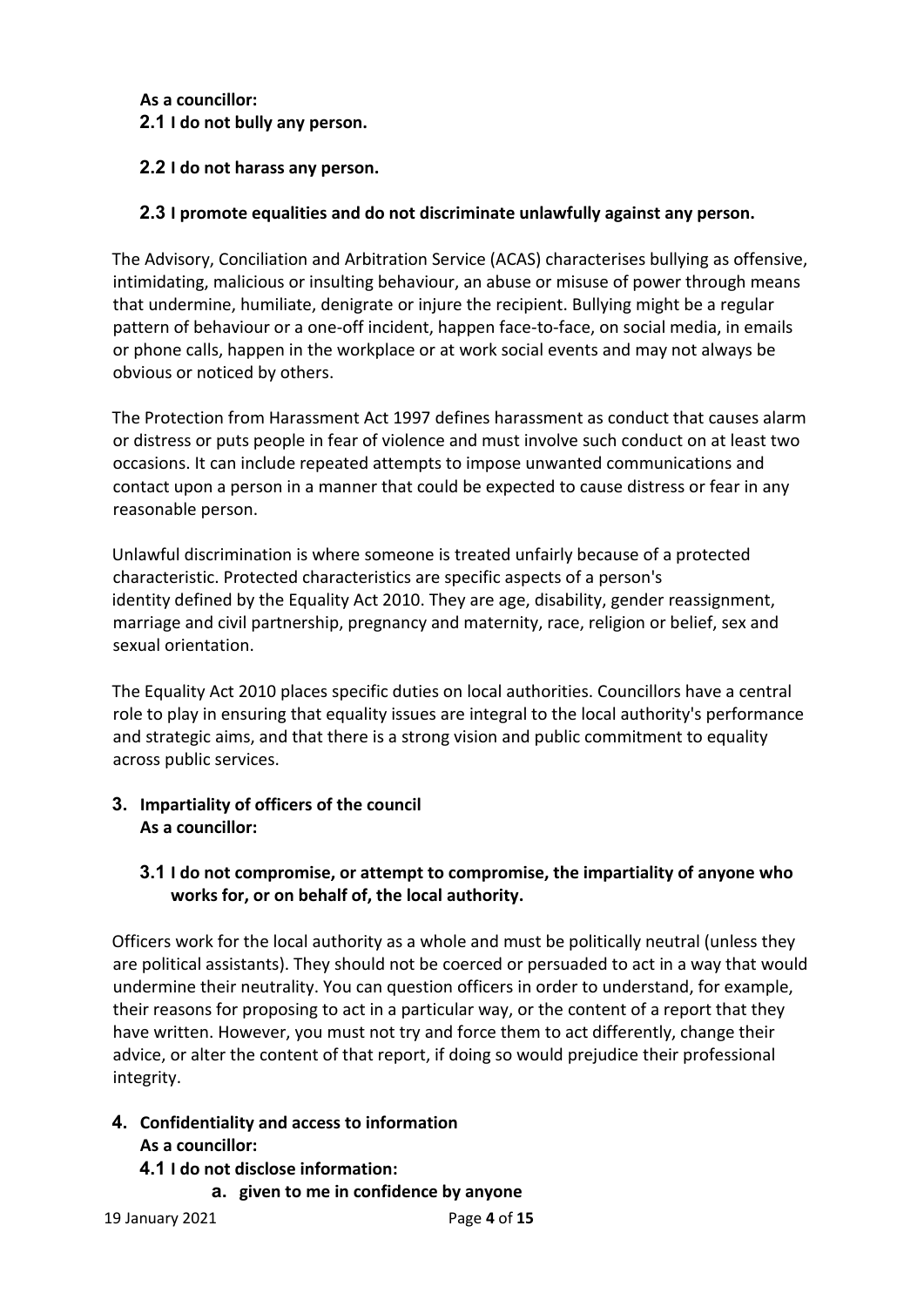- **b. acquired by me which I believe, or ought reasonably to be aware, is of a confidential nature, unless**
	- **i. I have received the consent of a person authorised to give it;**
	- **ii. I am required by law to do so;**
	- **iii. the disclosure is made to a third party for the purpose of obtaining professional legal advice provided that the third party agrees not to disclose the information to any other person; or**
	- **iv. the disclosure is:**
		- **1. reasonable and in the public interest; and**
		- **2. made in good faith and in compliance with the reasonable requirements of the local authority; and**
		- **3. I have consulted the Monitoring Officer prior to its release.**
- **4.2 I do not improperly use knowledge gained solely as a result of my role as a councillor for the advancement of myself, my friends, my family members, my employer or my business interests.**

## **4.3 I do not prevent anyone from getting information that they are entitled to by law.**

Local authorities must work openly and transparently, and their proceedings and printed materials are open to the public, except in certain legally defined circumstances. You should work on this basis, but there will be times when it is required by law that discussions, documents and other information relating to or held by the local authority must be treated in a confidential manner. Examples include personal data relating to individuals or information relating to ongoing negotiations.

## **5. Disrepute**

## **As a councillor:**

## **5.1 I do not bring my role or local authority into disrepute.**

As a Councillor, you are trusted to make decisions on behalf of your community and your actions and behaviour are subject to greater scrutiny than that of ordinary members of the public. You should be aware that your actions might have an adverse impact on you, other councillors and/or your local authority and may lower the public's confidence in your or your local authority's ability to discharge your/it's functions. For example, behaviour that is considered dishonest and/or deceitful can bring your local authority into disrepute. You are able to hold the local authority and fellow councillors to account and are able to constructively challenge and express concern about decisions and processes undertaken by the council whilst continuing to adhere to other aspects of this Code of Conduct.

## **6. Use of position**

## **As a councillor:**

**6.1 I do not use, or attempt to use, my position improperly to the advantage or disadvantage of myself or anyone else.**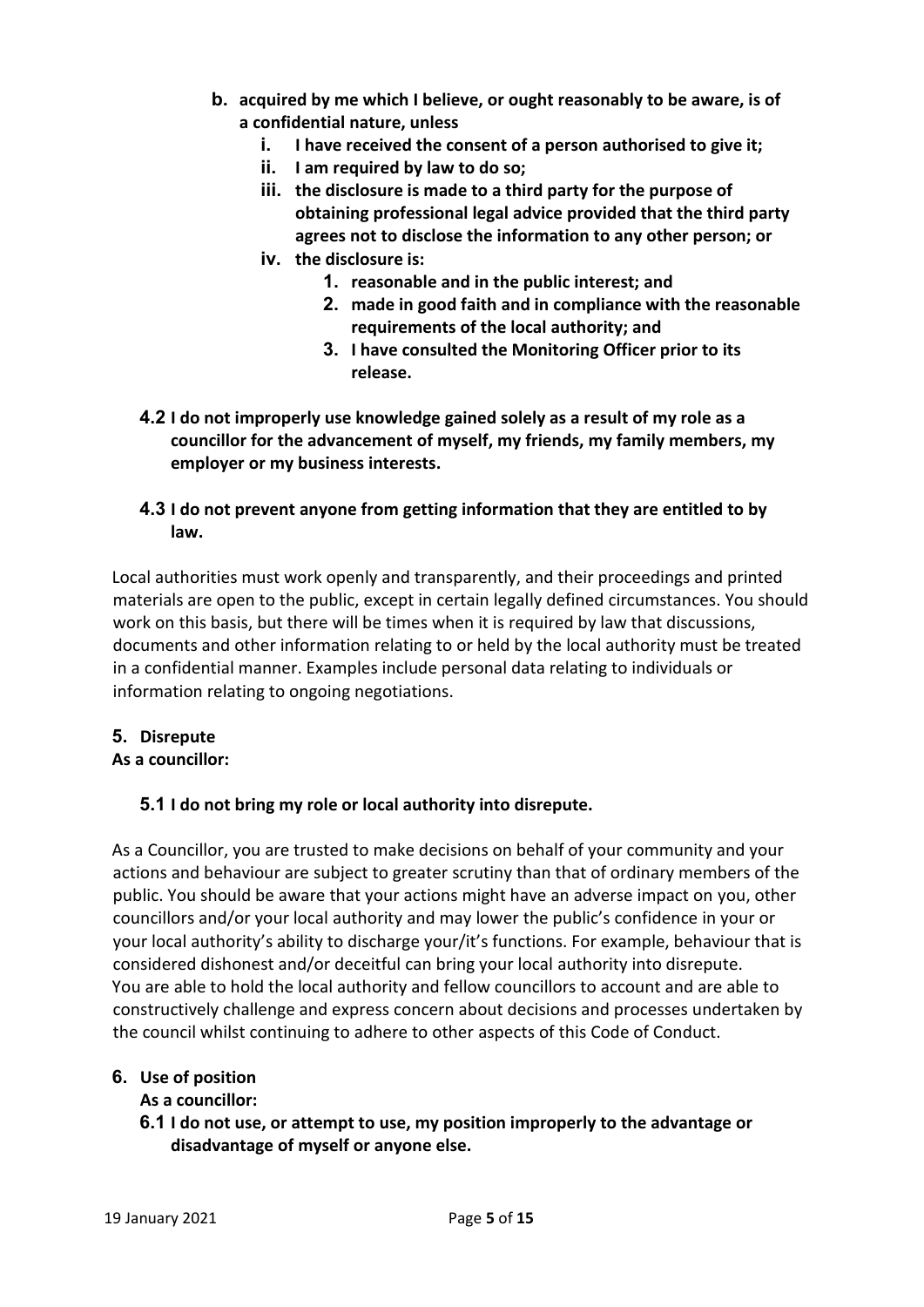Your position as a member of the local authority provides you with certain opportunities, responsibilities, and privileges, and you make choices all the time that will impact others. However, you should not take advantage of these opportunities to further your own or others' private interests or to disadvantage anyone unfairly.

#### **7. Exercising Independent Judgement As a councillor:**

## **7.1 I exercise my own independent judgement, taking decisions for good and substantial reasons.**

When making decisions you are expected to act in the public interest and as part of this to attach appropriate weight to all relevant considerations including, where appropriate, public opinion and the views of political groups.

Good and substantial reasons will include paying due regard to the advice of officers, and in particular to the advice of the statutory officers, namely the Head of Paid Service, the Section 151 Officer and the Monitoring Officer.

As part of your decision making and for full transparency where the reasons for your decision are not otherwise apparent or required to be detailed you will also be expected to state the reasons for your decisions.

## **8. Use of local authority resources and facilities**

**As a councillor:**

- **8.1 I do not misuse council resources.**
- **8.2 I will, when using the resources of the local or authorising their use by others:**
	- **a. act in accordance with the local authority's requirements; and**
	- **b. ensure that such resources are not used for political purposes unless that use could reasonably be regarded as likely to facilitate, or be conducive to, the discharge of the functions of the local authority or of the office to which I have been elected or appointed.**

You may be provided with resources and facilities by the local authority to assist you in carrying out your duties as a councillor. Examples include:

- office support
- stationery
- equipment such as phones, and computers
- transport
- access and use of local authority buildings and rooms.

These are given to you to help you carry out your role as a councillor more effectively and are not to be used for business or personal gain. They should be used in accordance with the purpose for which they have been provided and the local authority's own policies regarding their use.

**9. Complying with the Code of Conduct As a Councillor:**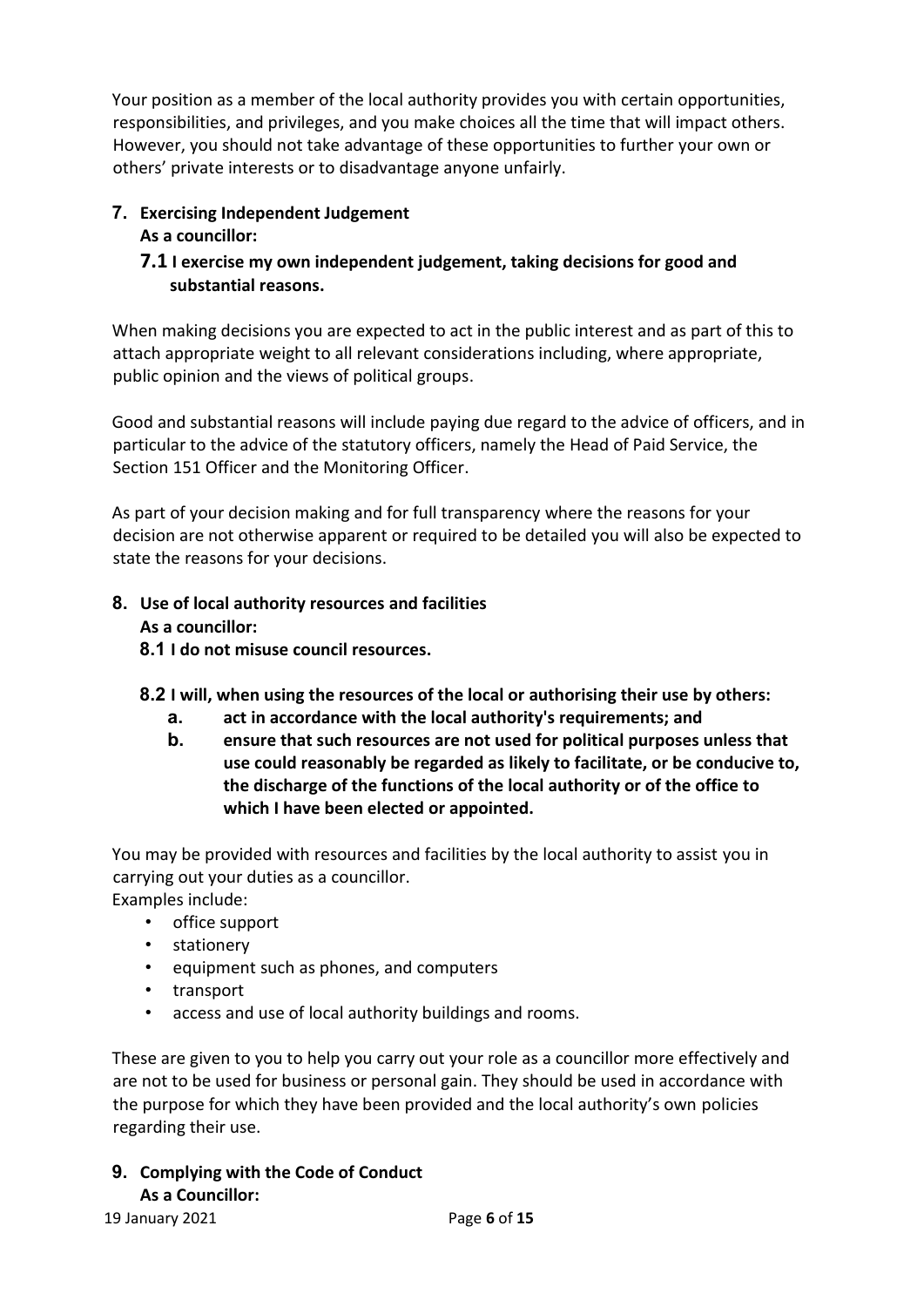- **9.1 I undertake Code of Conduct training provided by my local authority.**
- **9.2 I cooperate with any Code of Conduct investigation and/or determination.**
- **9.3 I do not intimidate or attempt to intimidate any person who is likely to be involved with the administration of any investigation or proceedings.**

## **9.4 I comply with any sanction imposed on me following a finding that I have breached the Code of Conduct.**

It is extremely important for you as a councillor to demonstrate high standards, for you to have your actions open to scrutiny and for you not to undermine public trust in the local authority or its governance. If you do not understand or are concerned about the local authority's processes in handling a complaint you should raise this with the Monitoring Officer.

## **Protecting your reputation and the reputation of the local authority 10.Interests**

**As a councillor:**

**10.1 I register and disclose my interests.**

Section 29 of the Localism Act 2011 requires the Monitoring Officer to establish and maintain a register of interests of members of the authority.

You need to register your interests so that the public, local authority employees and fellow councillors know which of your interests might give rise to a conflict of interest. The register is a public document that can be consulted when (or before) an issue arises. The register also protects you by allowing you to demonstrate openness and a willingness to be held accountable. You are personally responsible for deciding whether or not you should disclose an interest in a meeting, but it can be helpful for you to know early on if others think that a potential conflict might arise. It is also important that the public know about any interest that might have to be disclosed by you or other councillors when making or taking part in decisions, so that decision making is seen by the public as open and honest. This helps to ensure that public confidence in the integrity of local governance is maintained.

You should note that failure to register or disclose a disclosable pecuniary interest as set out in **Table 1**, is a criminal offence under the Localism Act 2011.

**Appendix B sets** out the detailed provisions on registering and disclosing interests. If in doubt, you should always seek advice from the Monitoring Officer.

## **10. Gifts and hospitality**

## **As a councillor:**

**10.1 I do not accept gifts or hospitality, irrespective of estimated value, which could give rise to real or substantive personal gain or a reasonable suspicion of influence on my part to show favour from persons seeking to acquire, develop or do business with the local authority or from persons who may**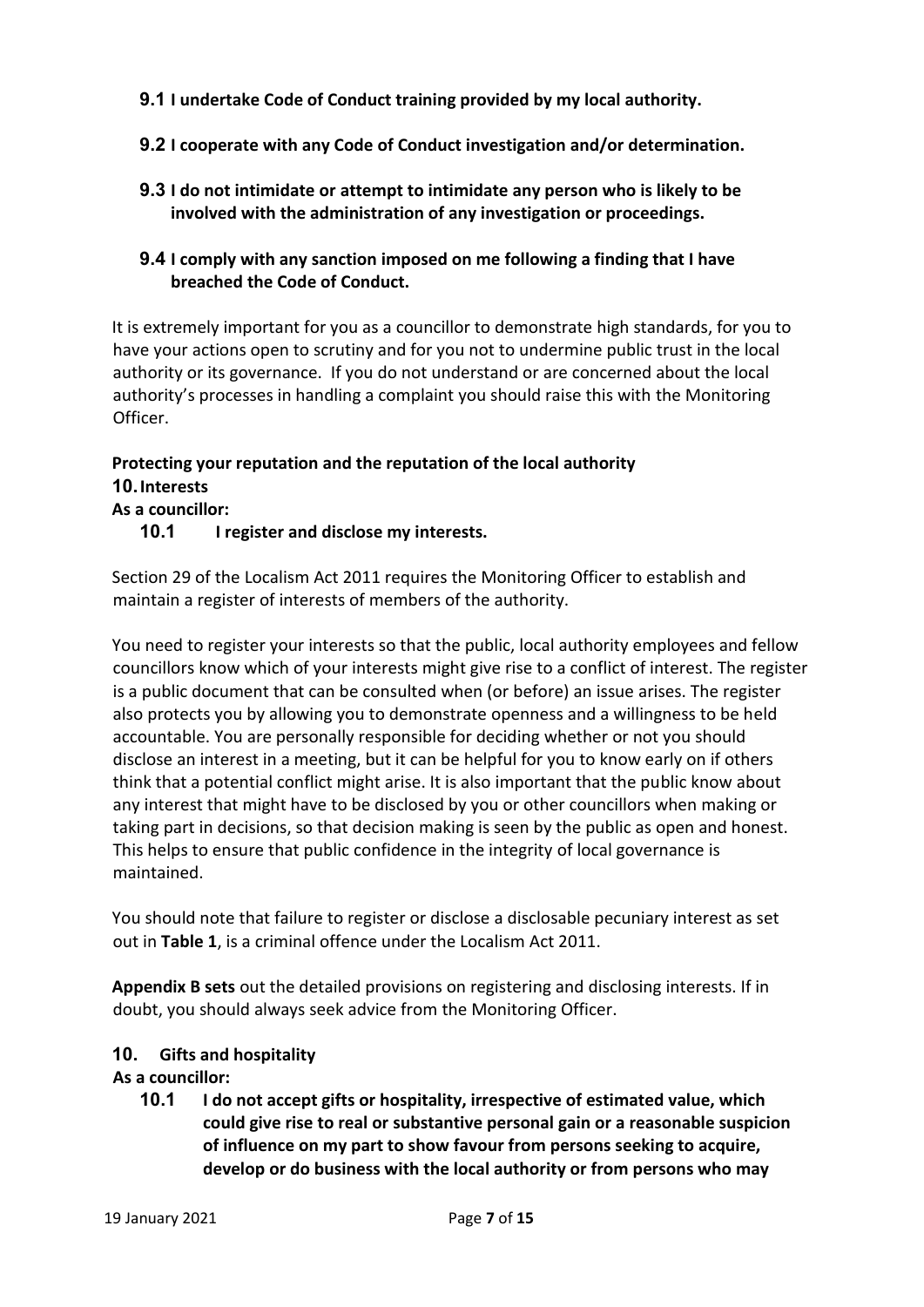**apply to the local authority for any permission, licence or other significant advantage.**

- **10.2 I register with the Monitoring Officer any gift or hospitality with an estimated value of at least £50 within 28 days of its receipt.**
- **10.3 I register with the Monitoring Officer any significant gift or hospitality that I have been offered but have refused to accept.**

In order to protect your position and the reputation of the local authority, you should exercise caution in accepting any gifts or hospitality which are (or which you reasonably believe to be) offered to you because you are a councillor. The presumption should always be not to accept significant gifts or hospitality. However, there may be times when such a refusal may be difficult if it is seen as rudeness in which case you could accept it but must ensure it is publicly registered. However, you do not need to register gifts and hospitality which are not related to your role as a councillor, such as Christmas gifts from your friends and family. It is also important to note that it is appropriate to accept normal expenses and hospitality associated with your duties as a councillor. If you are unsure, do contact the Monitoring Officer for guidance.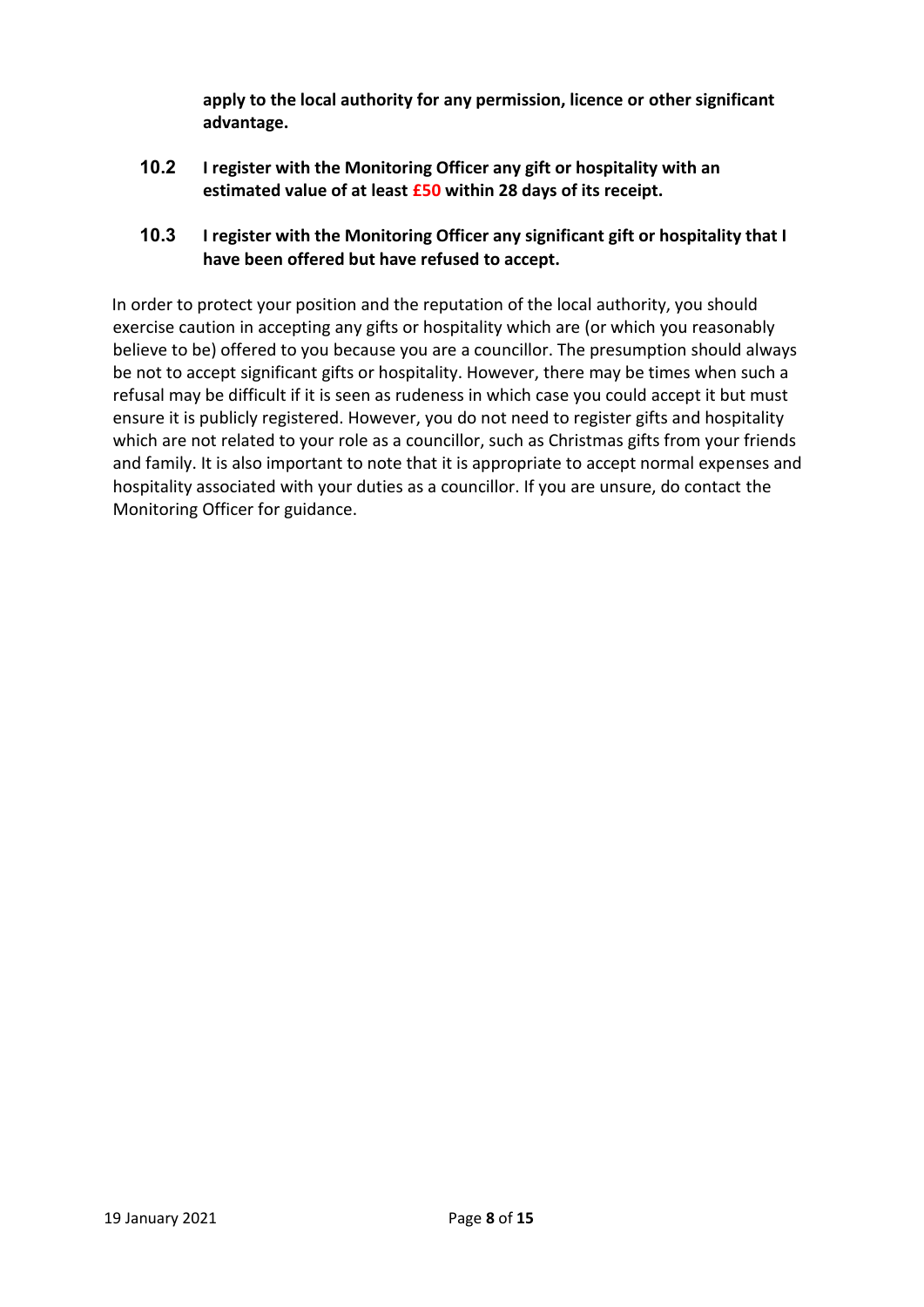## **Appendices Appendix A – The Seven Principles of Public Life**

The principles are:

### **Selflessness**

Holders of public office should act solely in terms of the public interest.

### **Integrity**

Holders of public office must avoid placing themselves under any obligation to people or organisations that might try inappropriately to influence them in their work. They should not act or take decisions in order to gain financial or other material benefits for themselves, their family, or their friends. They must disclose and resolve any interests and relationships.

### **Objectivity**

Holders of public office must act and take decisions impartially, fairly and on merit, using the best evidence and without discrimination or bias.

### **Accountability**

Holders of public office are accountable to the public for their decisions and actions and must submit themselves to the scrutiny necessary to ensure this.

### **Openness**

Holders of public office should act and take decisions in an open and transparent manner. Information should not be withheld from the public unless there are clear and lawful reasons for so doing.

### **Honesty**

Holders of public office should be truthful.

### **Leadership**

Holders of public office should exhibit these principles in their own behaviour. They should actively promote and robustly support the principles and be willing to challenge poor behaviour wherever it occurs.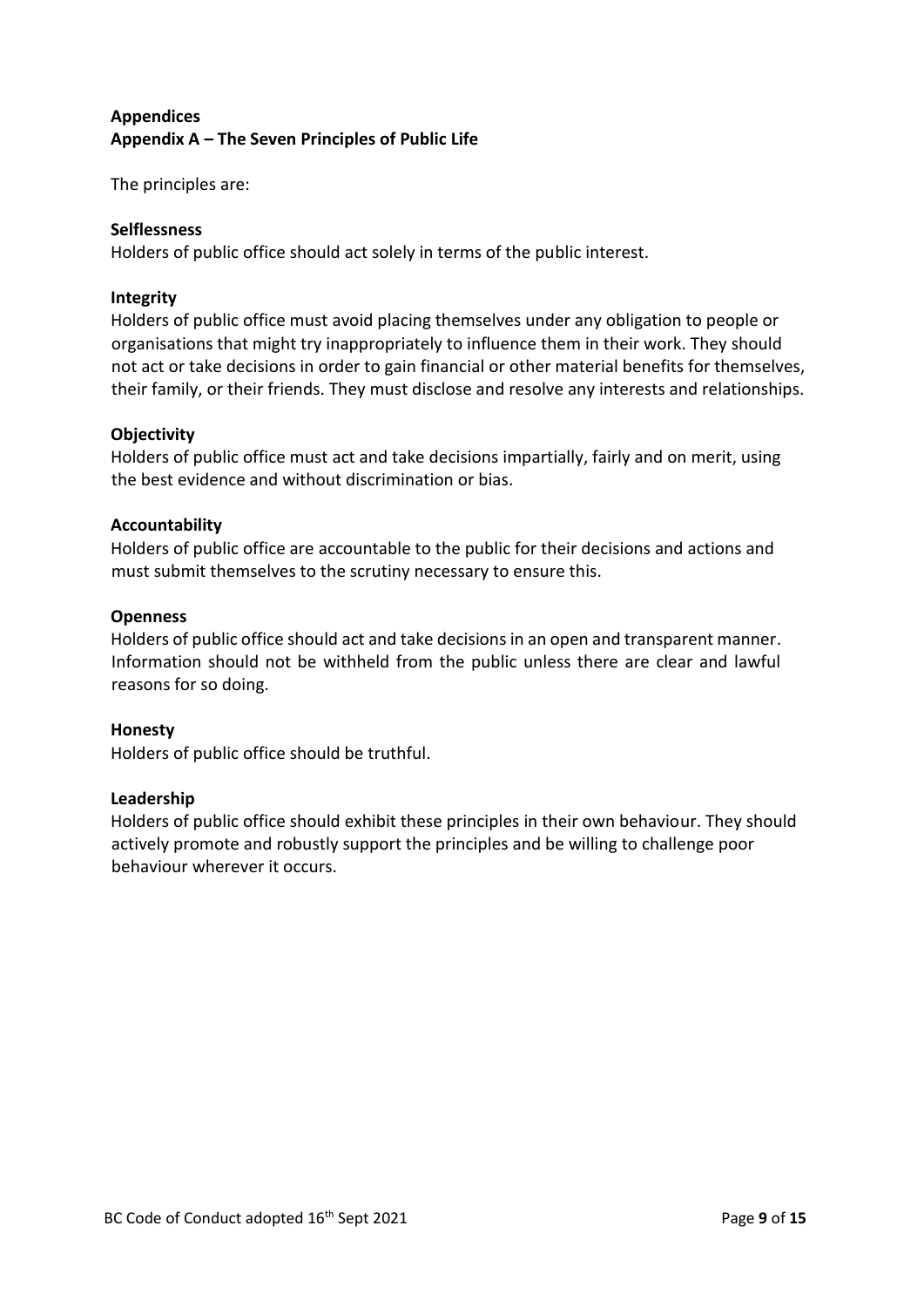### **Appendix B - Registering interests**

Within 28 days of becoming a member or your re-election or re-appointment to office you must register with the Monitoring Officer the interests which fall within the categories set out in **Table 1** (**Disclosable Pecuniary Interests**) which are as described in "The Relevant Authorities (Disclosable Pecuniary Interests) Regulations 2012". You should also register details of your other personal interests which fall within the categories set out in **Table 2** (**Personal Interests**).

"**Disclosable Pecuniary Interest"** means an interest of yourself, or of your partner if you are aware of your partner's interest, within the descriptions set out in Table 1 below.

**"Partner"** means a spouse or civil partner, or a person with whom you are living as husband or wife, or a person with whom you are living as if you are civil partners.

- 1. You must ensure that your register of interests is kept up-to-date and within 28 days of becoming aware of any new interest, or of any change to a registered interest, notify the Monitoring Officer.
- 2. A 'sensitive interest' is as an interest which, if disclosed, could lead to the councillor, or a person connected with the councillor, being subject to violence or intimidation.
- 3. Where you have a 'sensitive interest' you must notify the Monitoring Officer with the reasons why you believe it is a sensitive interest. If the Monitoring Officer agrees they will withhold the interest from the public register.

### **Non participation in case of Disclosable Pecuniary Interest**

- 4. Where a matter arises at a meeting which directly relates to one of your Disclosable Pecuniary Interests as set out in **Table 1**, you must disclose the interest, not participate in any discussion or vote on the matter and must not remain in the room unless you have been granted a dispensation. If it is a 'sensitive interest', you do not have to disclose the nature of the interest, just that you have an interest. Dispensation may be granted in limited circumstances, to enable you to participate and vote on a matter in which you have a Disclosable Pecuniary Interest.
- 5. Where you have a Disclosable Pecuniary Interest on a matter to be considered or is being considered by you as a Cabinet member in exercise of your executive function, you must notify the Monitoring Officer of the interest and must not take any steps or further steps in the matter apart from arranging for someone else to deal with it

#### **Disclosure of Personal Interests**

- 7. Where a matter arises at a meeting which is a Personal Interest as set out in Table 2, you must disclose the interest.
- 8. Unless your Personal Interest is also a Prejudicial Interest within Table 3, you may still speak on the matter and take part in any discussion or vote on the matter. If it is a 'sensitive interest', you do not have to disclose the nature of the interest.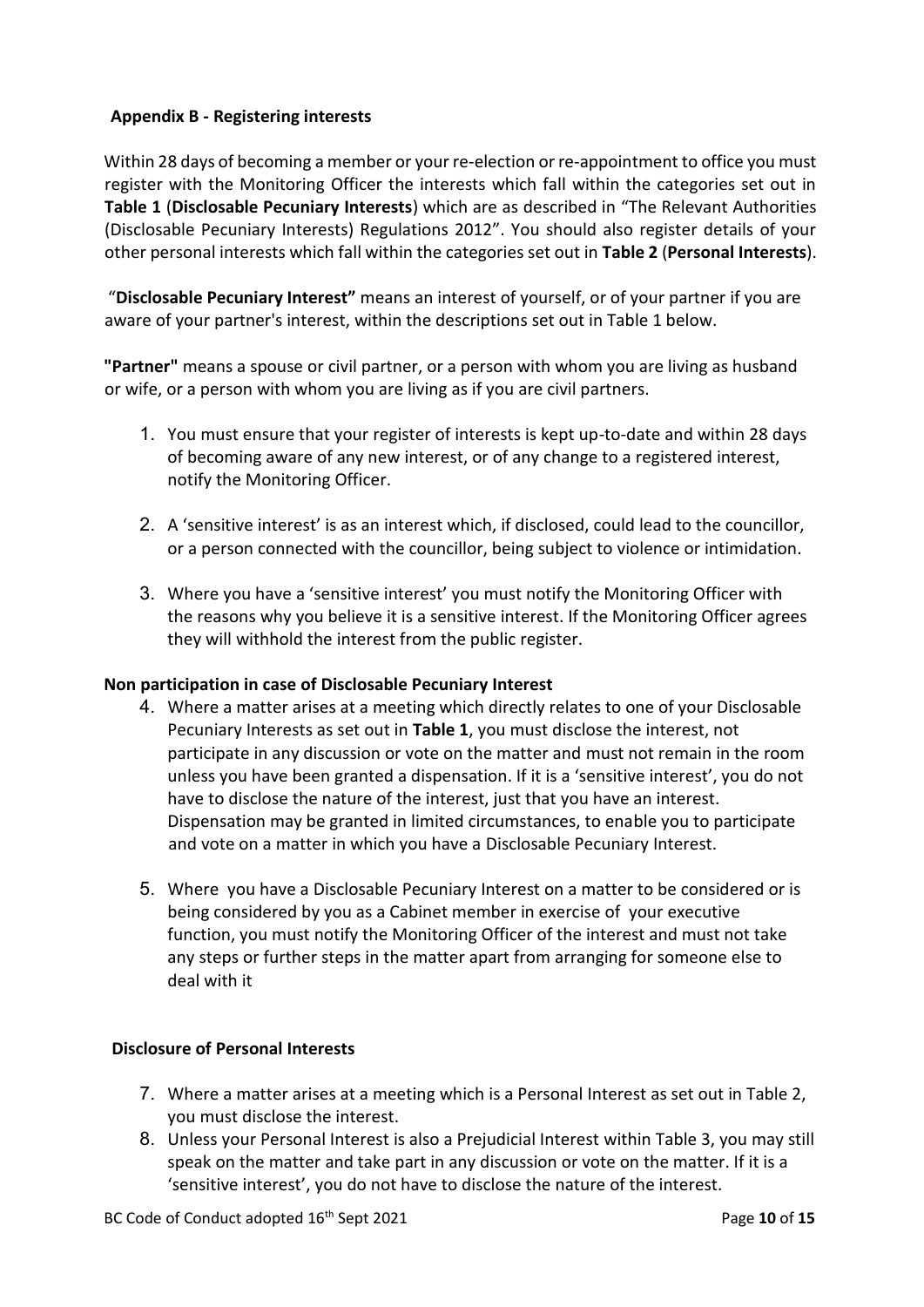Where a matter is a Personal Interest within **Table 2 and also** a Prejudicial Interest under **Table 3** You may speak on the matter only if members of the public are also allowed to speak at the meeting. Otherwise you must not take part in any discussion or vote on the matter and must not remain in the room unless you have been granted a dispensation.

If it is a 'sensitive interest', you do not have to disclose the nature of the interest.

9. Where you have a personal interest in any business of your authority and you have made an executive decision in relation to that business, you must make sure that any written statement of that decision records the existence and nature of your interest.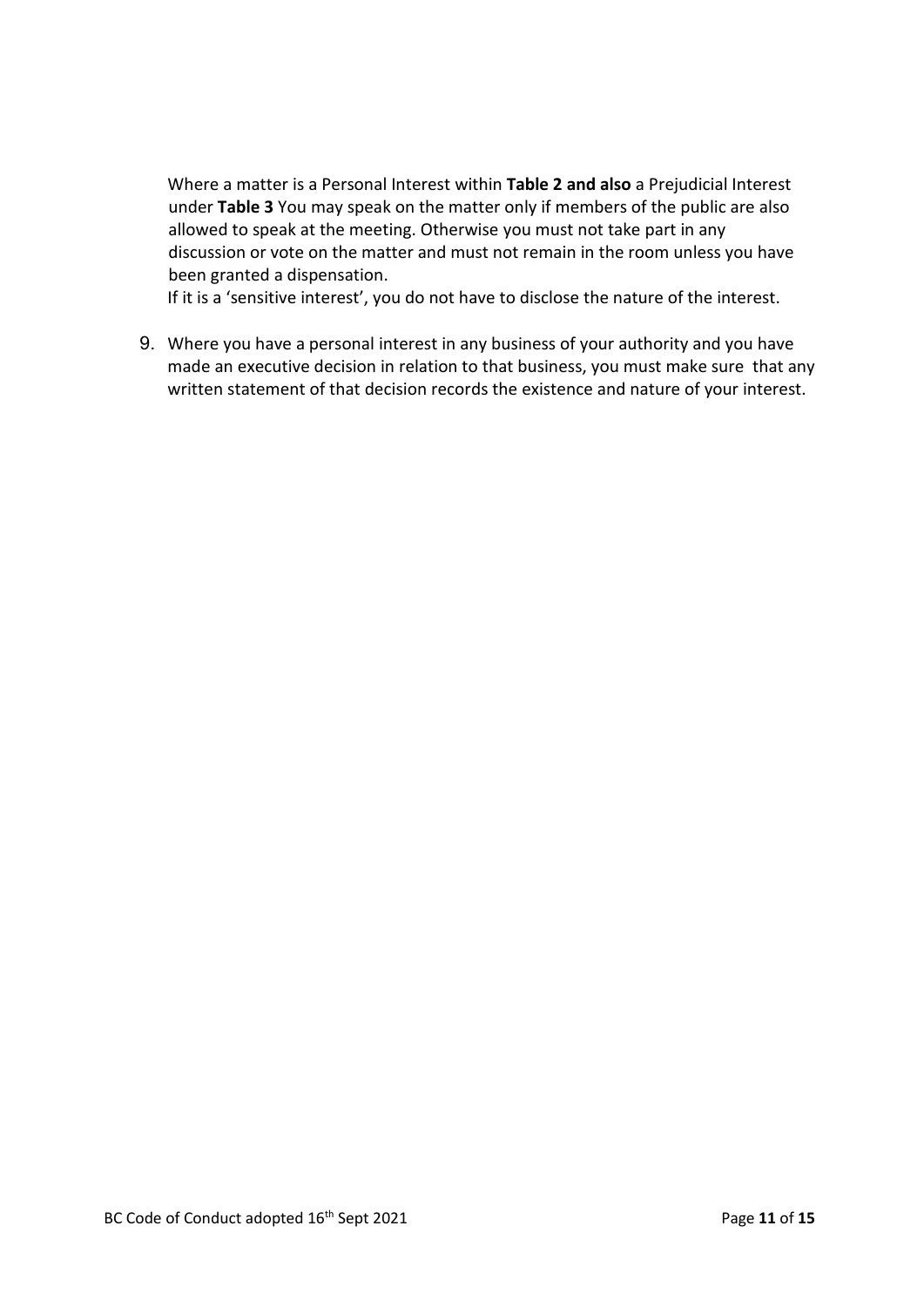## **Table 1: Disclosable Pecuniary Interests**

This table sets out the explanation of Disclosable Pecuniary Interests as set out in the [Relevant](https://www.legislation.gov.uk/uksi/2012/1464/made) [Authorities](https://www.legislation.gov.uk/uksi/2012/1464/made) [\(Disclosable](https://www.legislation.gov.uk/uksi/2012/1464/made) [Pecuniary](https://www.legislation.gov.uk/uksi/2012/1464/made) [Interests\) Regulations](https://www.legislation.gov.uk/uksi/2012/1464/made) [2012.](https://www.legislation.gov.uk/uksi/2012/1464/made)

| <b>Subject</b>                                                 | <b>Description</b>                                                                                                                                                                                                                                                                                                                                                                                                                                                                                                                  |
|----------------------------------------------------------------|-------------------------------------------------------------------------------------------------------------------------------------------------------------------------------------------------------------------------------------------------------------------------------------------------------------------------------------------------------------------------------------------------------------------------------------------------------------------------------------------------------------------------------------|
| <b>Employment, office,</b><br>trade, profession or<br>vocation | Any employment, office, trade, profession or vocation<br>carried on for profit or gain.<br>[Any unpaid directorship.]                                                                                                                                                                                                                                                                                                                                                                                                               |
| Sponsorship                                                    | Any payment or provision of any other financial benefit<br>(other than from the council) made to the councillor<br>during the previous 12-month period for expenses<br>incurred by him/her in carrying out his/her duties as a<br>councillor, or towards his/her election expenses.<br>This includes any payment or financial benefit from a<br>trade union within the meaning of the Trade Union and<br>Labour Relations (Consolidation) Act 1992.                                                                                 |
| <b>Contracts</b>                                               | Any contract made between the councillor or his/her<br>spouse or civil partner or the person with whom the<br>councillor is living as if they were spouses/civil<br>partners (or a firm in which such person is a partner,<br>or an incorporated body of which such person is a<br>director* or a body that such person has a beneficial<br>interest in the securities of*) and the council<br>(a) under which goods or services are to be provided<br>or works are to be executed; and (b) which has not<br>been fully discharged. |
| <b>Land and Property</b>                                       | Any beneficial interest in land which is within the area of<br>the council.<br>'Land' excludes an easement, servitude, interest or right<br>in or over land which does not give the councillor or<br>his/her spouse or civil partner or the person with whom<br>the councillor is living as if they were spouses/ civil<br>partners (alone or jointly with another) a right to occupy<br>or to receive income.                                                                                                                      |
| <b>Licenses</b>                                                | Any licence (alone or jointly with others) to occupy land in<br>the area of the council for a month or longer                                                                                                                                                                                                                                                                                                                                                                                                                       |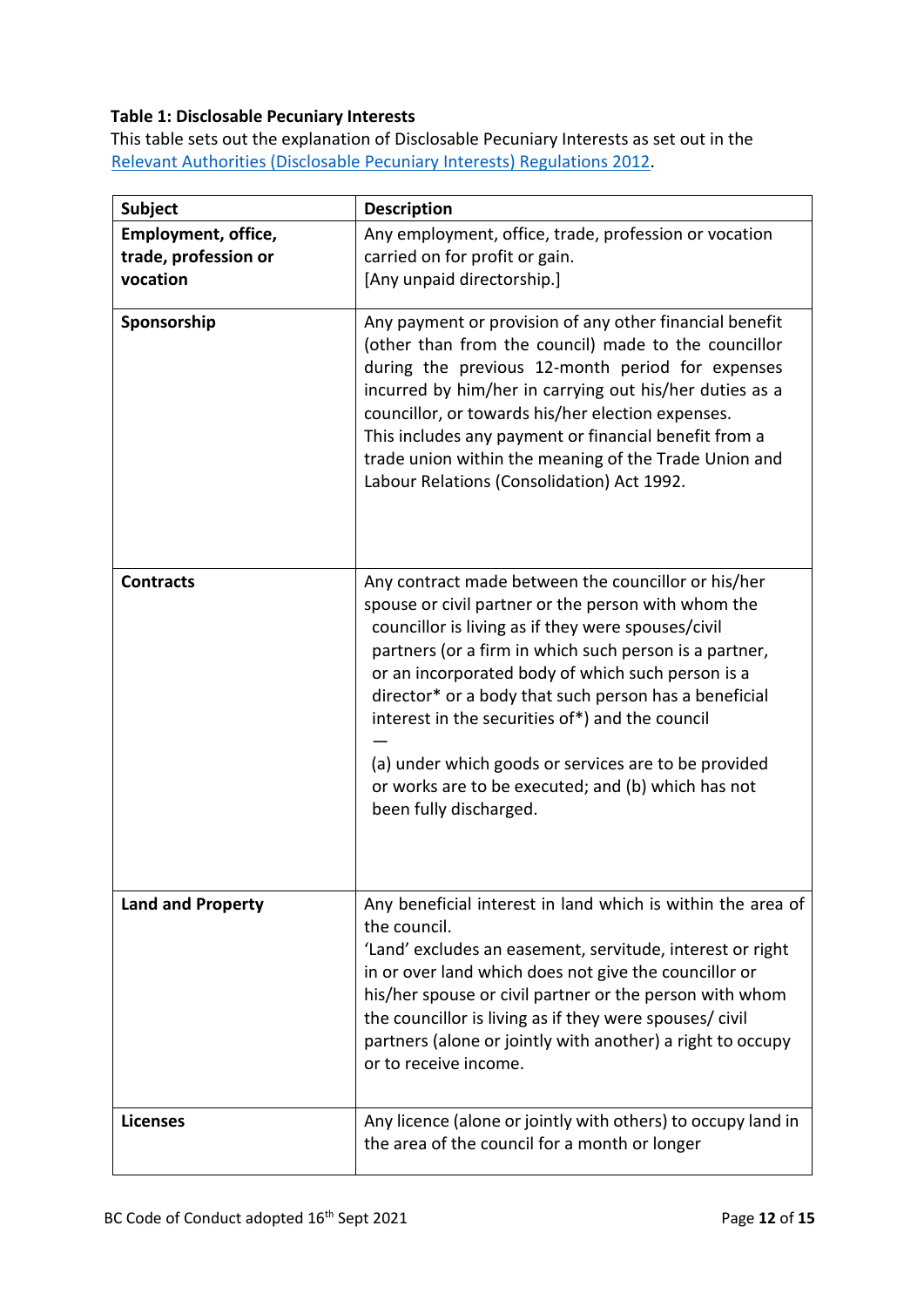| <b>Corporate tenancies</b> | Any tenancy where (to the councillor's knowledge) -<br>the landlord is the council; and<br>(a)<br>(b)<br>the tenant is a body that the councillor, or his/her<br>spouse or civil partner or the person with whom the<br>councillor is living as if they were spouses/ civil partners is<br>a partner of or a director* of or has a beneficial interest in<br>the securities* of.                                                                                                                                                                                                                                                                                                                                                                           |
|----------------------------|------------------------------------------------------------------------------------------------------------------------------------------------------------------------------------------------------------------------------------------------------------------------------------------------------------------------------------------------------------------------------------------------------------------------------------------------------------------------------------------------------------------------------------------------------------------------------------------------------------------------------------------------------------------------------------------------------------------------------------------------------------|
| <b>Securities</b>          | Any beneficial interest in securities* of a body where-<br>(a)<br>that body (to the councillor's knowledge) has a<br>place of business or land in the area of the council; and<br>(b)<br>$either-$<br>) the total nominal value of the securities* exceeds<br>(i)<br>£25,000 or one hundredth of the total issued share<br>capital of that body; or<br>(ii)<br>if the share capital of that body is of more than<br>one class, the total nominal value of the shares of any<br>one class in which the councillor, or his/ her spouse or<br>civil partner or the person with whom the councillor is<br>living as if they were spouses/civil partners has a<br>beneficial interest exceeds one hundredth of the total<br>issued share capital of that class. |

\* 'director' includes a member of the committee of management of an industrial and provident society.

\* 'securities' means shares, debentures, debenture stock, loan stock, bonds, units of a collective investment scheme within the meaning of the Financial Services and Markets Act 2000 and other securities of any description, other than money deposited with a building society.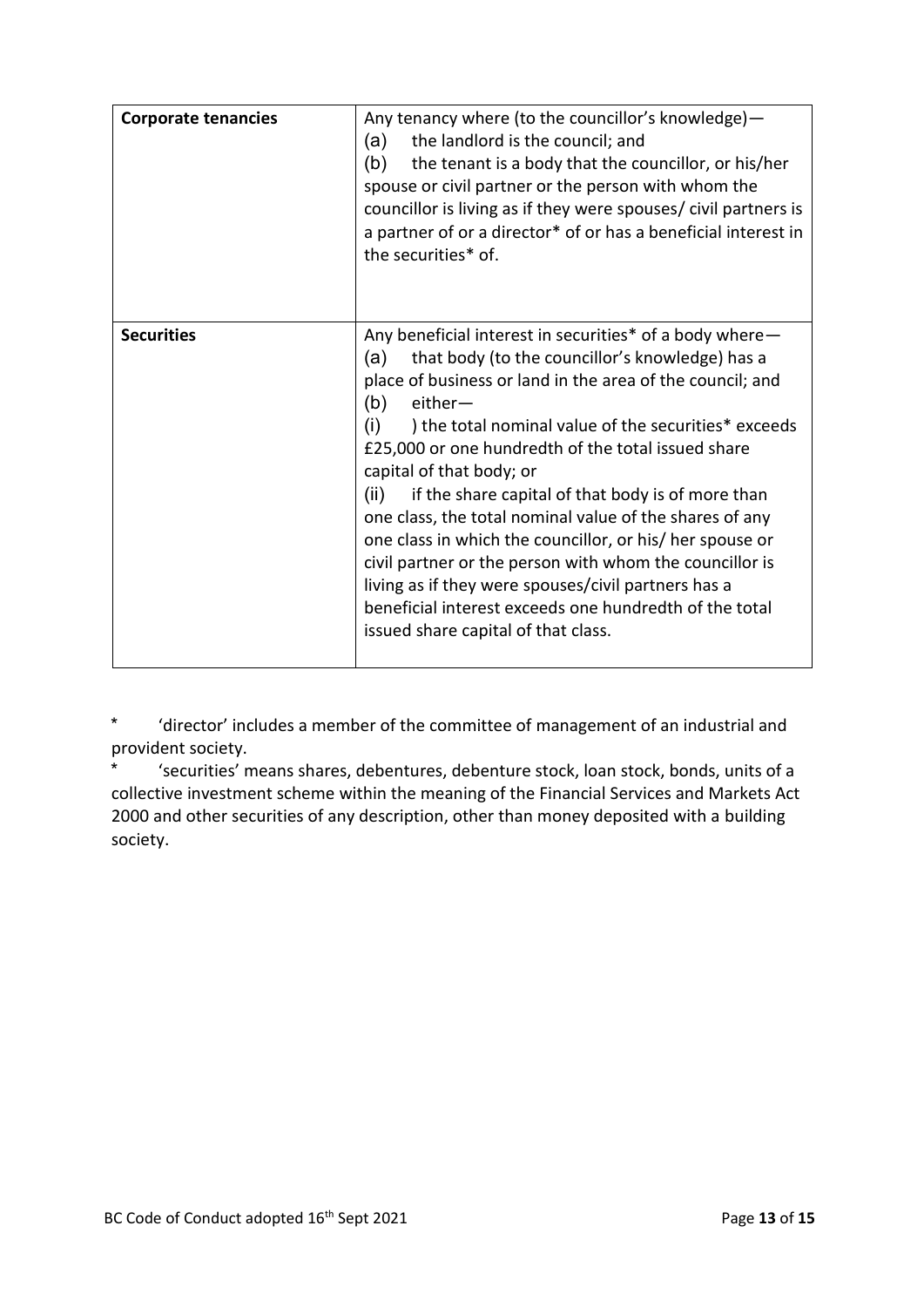## **Table 2: Personal Interests**

|                           | You have a <b>personal interest</b> in any business of your authority where:                                                                                                                                                           |
|---------------------------|----------------------------------------------------------------------------------------------------------------------------------------------------------------------------------------------------------------------------------------|
|                           | 1. it relates to or is likely to affect any body of which you are a member or in a position of<br>general control or management and:                                                                                                   |
| or                        | a) to which you are nominated or appointed by your authority                                                                                                                                                                           |
| b) the body               |                                                                                                                                                                                                                                        |
|                           | (i) exercises functions of a public nature                                                                                                                                                                                             |
|                           | (ii) is directed to charitable purposes or                                                                                                                                                                                             |
|                           | (iii) one of its principal purposes includes the influence of public opinion or<br>policy (including any political party or trade union)                                                                                               |
| 3. A relevant person is - | well-being or financial position or the well-being or financial position of a relevant person<br>to a greater extent than the majority of other council tax payers, ratepayers or inhabitants<br>of the ward affected by the decision. |
| i                         | A member of your family or any person with whom you have a close<br>personal association; or                                                                                                                                           |
| ii.                       | Any person or body who employs or has appointed such persons, any firm<br>in which they are a partner, or any company of which they are directors; or                                                                                  |
| iίi                       | Any person or body in whom such persons have a beneficial interest in a<br>class of securities exceeding the nominal value of £25,000; or                                                                                              |
| İV                        | Any person or body of a type described in paragraph 1 above                                                                                                                                                                            |
|                           |                                                                                                                                                                                                                                        |
|                           |                                                                                                                                                                                                                                        |
|                           |                                                                                                                                                                                                                                        |